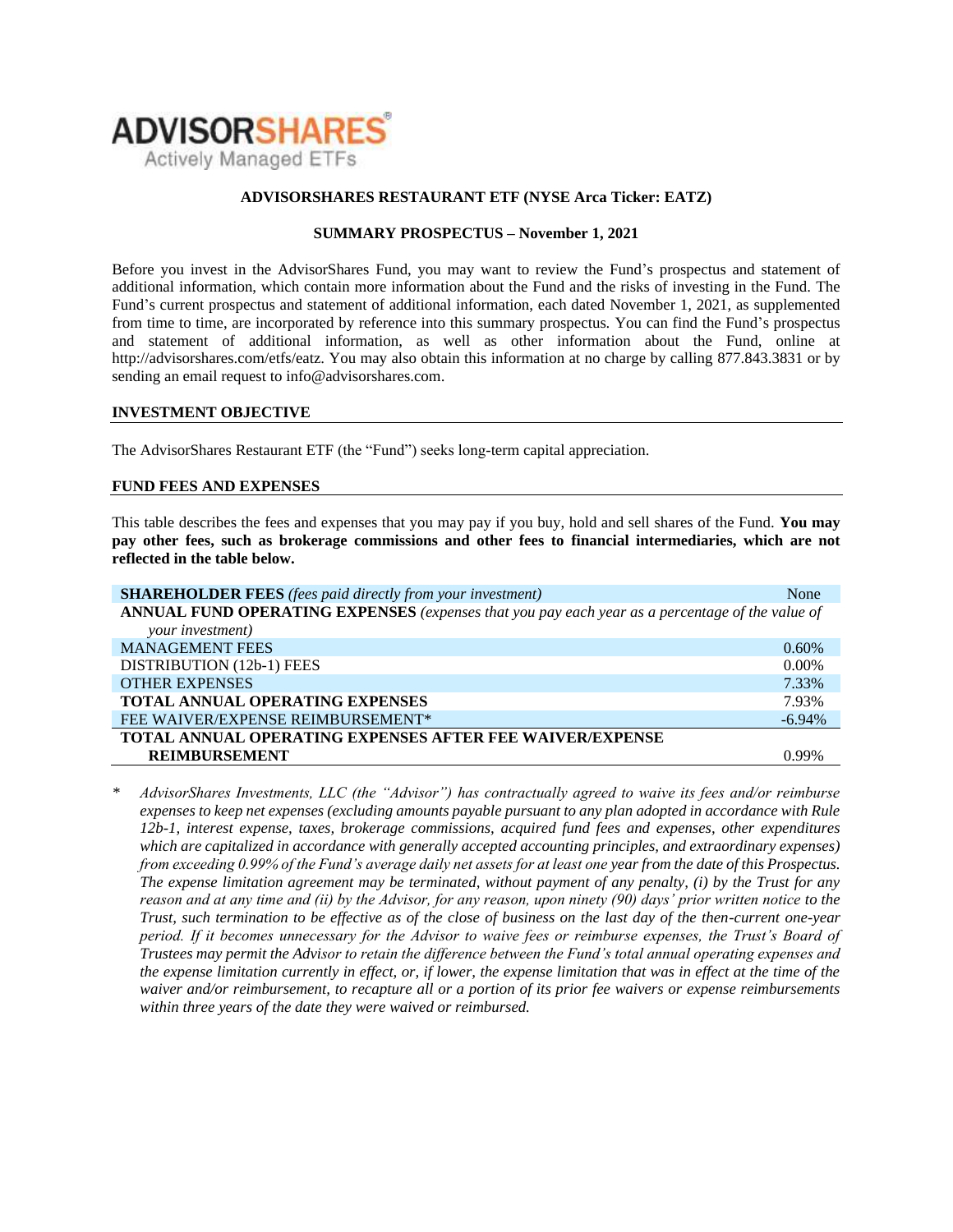# **EXAMPLE**

This Example is intended to help you compare the cost of investing in the shares of the Fund with the cost of investing in other funds. This Example does not take into account brokerage commissions and other fees to financial intermediaries that you may pay when purchasing or selling shares of the Fund. If these fees were included, your costs would be higher.

The Example assumes that you invest \$10,000 in the Fund for the time periods indicated and then sell all of your shares at the end of those periods. The Example also assumes that your investment has a 5% return each year and that the Fund's operating expenses remain the same. Although your actual costs may be higher or lower, based on these assumptions your costs would be:

|                                     | <b>YEAR</b> | 3 YEARS | 5 YEARS | 10 YEARS |
|-------------------------------------|-------------|---------|---------|----------|
| <b>AdvisorShares Restaurant ETF</b> | \$101       | \$1,703 | \$3,212 | \$6.614  |
|                                     |             |         |         |          |

## **PORTFOLIO TURNOVER**

The Fund pays transaction costs, such as commissions, when it buys and sells securities (or "turns over" its portfolio). A higher portfolio turnover rate may indicate higher transaction costs and may result in higher taxes when Fund shares are held in a taxable account. These costs, which are not reflected in Total Annual Operating Expenses or in the Example, affect the Fund's performance. This rate excludes the value of portfolio securities received or delivered as a result of in-kind creations or redemptions of the Fund's shares. During the most recent fiscal year, the Fund's portfolio turnover rate was 26% of the average value of its portfolio.

# **PRINCIPAL INVESTMENT STRATEGIES**

The Fund is an actively managed exchange-traded fund ("ETF") that seeks to achieve its investment objective by investing, under normal circumstances, at least 80% of its net assets (plus any borrowings for investment purposes) in securities of companies that derive at least 50% of their net revenue from the restaurant business. The Fund defines companies in the restaurant business as those in the Restaurant Sub-Industry, which consists of owners and operators of restaurants, bars, pubs, and fast food or take out facilities as well as companies that provide food catering services.

The Fund invests primarily in U.S. exchange listed equity securities, including common and preferred stock and American Depositary Receipts ("ADRs"). ADRs are securities traded on a local stock exchange that represent interests in securities issued by a foreign publicly listed company. The investment strategy typically identifies a wide variety of large- and mid-capitalization stocks, as well as numerous small- and micro-cap stocks.

The Fund will concentrate at least 25% of its investments in the Hotels, Restaurants & Leisure Industry within the Consumer Discretionary Sector. The Fund is non-diversified and may invest a greater percentage of its assets in a particular issuer than a diversified fund.

The Advisor may use a variety of methods for security selection. As the Fund primarily focuses on one business area, the Advisor intends to select companies with dominant positions in that market or those in unique positions for growth and expansion. The Advisor will utilize numerous outside analyst ratings and stock selection rating tools. In addition, the Advisor may invest the Fund's assets in lesser-known companies that the Advisor believes have a unique opportunity for growth. At times, the Advisor may aim to buy certain out-of-favor stocks believed to be at prices below their future potential value, as measured by the Advisor or outside analysts. The Fund may sell a security when the Advisor believes that the security is overvalued or better investment opportunities are available, or to limit position size within the Fund's portfolio.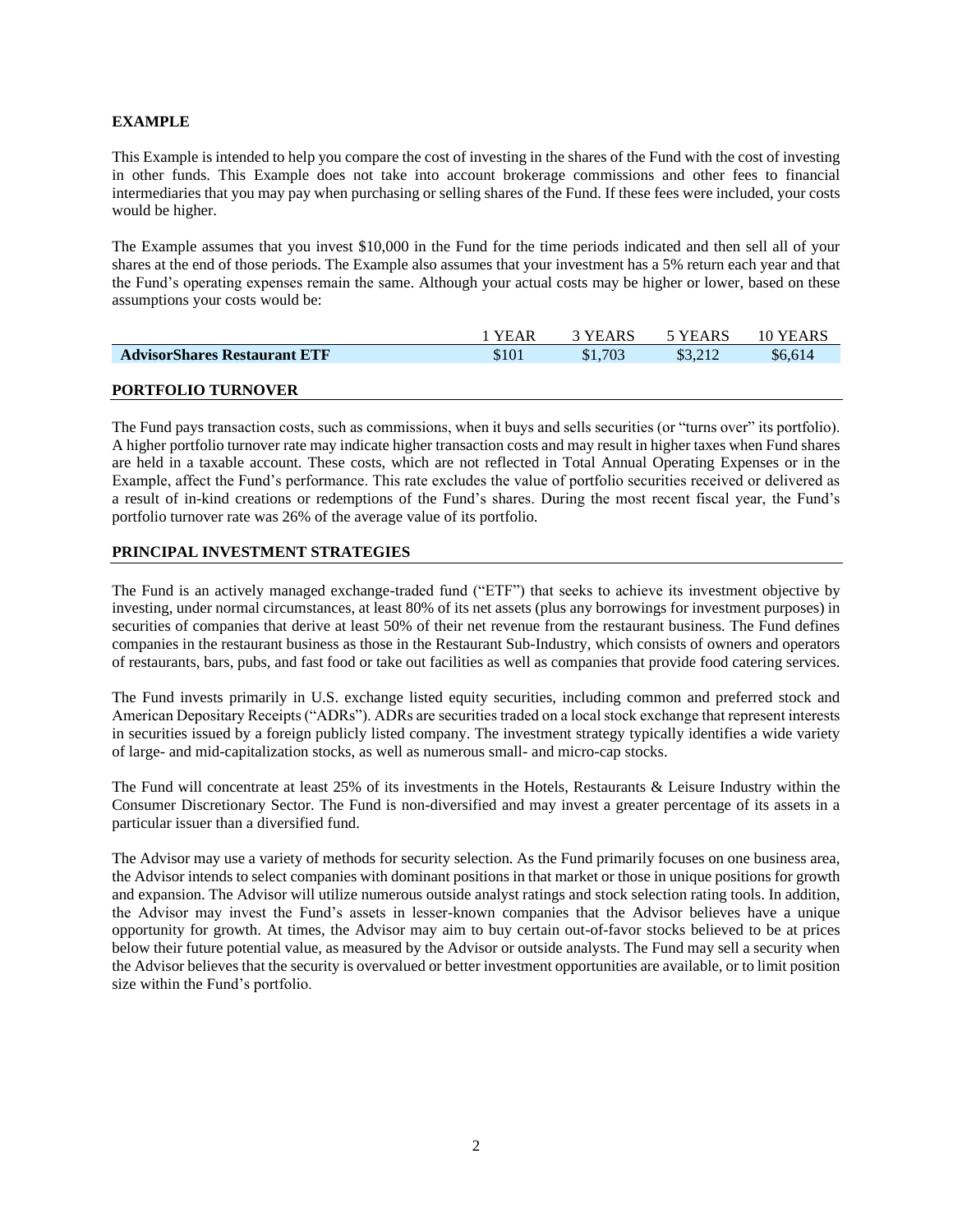#### **PRINCIPAL RISKS OF INVESTING IN THE FUND**

The Fund is subject to a number of risks, described below, that may affect the value of its shares, including the possible loss of money. As with any fund, there is no guarantee that the Fund will achieve its investment objective.

**American Depositary Receipt Risk.** ADRs have the same currency and economic risks as the underlying non-U.S. shares they represent. They are affected by the risks associated with non-U.S. securities, such as changes in political or economic conditions of other countries, changes in the exchange rates of, or exchange control regulations associated with, foreign currencies, and differing accounting, auditing, financial reporting, and legal standards and practices. In addition, investments in ADRs may be less liquid than the underlying securities in their primary trading market.

**Consumer Discretionary Sector Risk.** The Fund's investments are exposed to issuers conducting business in the Consumer Discretionary Sector. The manufacturing segment of the Consumer Discretionary Sector includes automotive, household durable goods, leisure equipment and textiles and apparel. The services segment includes hotels, restaurants and other leisure facilities, media production and services, and consumer retailing and services. The Fund is subject to the risk that the securities of such issuers will underperform the market as a whole due to legislative or regulatory changes, adverse market conditions and/or increased competition affecting the Consumer Discretionary Sector. The performance of companies operating in the Consumer Discretionary Sector has historically been closely tied to the performance of the overall economy, and also is affected by economic growth, consumer confidence, attitudes and spending. Changes in demographics and consumer tastes also can affect the demand for, and success of, consumer products and services in the marketplace. Moreover, the Consumer Discretionary Sector encompasses those businesses that tend to be the most sensitive to economic cycles.

**Hotels, Restaurants & Leisure Industry Risk.** The Hotels, Restaurants & Leisure Industry includes owners and operators of casinos and gaming facilities, hotels, resorts and cruise-ships, other leisure facilities (*e.g.*, sport and fitness centers, stadiums, golf courses and amusement parks), and restaurants, bars, pubs, fast-food or take-out facilities. The Hotels, Restaurants & Leisure Industry is highly competitive and relies heavily on consumer spending for success. The prices of securities of companies in the Hotels, Restaurants & Leisure Industry may fluctuate widely due to general economic conditions, consumer spending and the availability of disposable income, changing consumer tastes and preferences and consumer demographics. Companies involved in the Hotels, Restaurants & Leisure Industry may be affected by the availability and expense of liability insurance. Legislative or regulatory changes and increased government supervision also may affect companies in the Hotels, Restaurants & Leisure Industry.

**Restaurant Sub-Industry Risk.** Companies owning and operating restaurants may be affected by the performance of the domestic and international economy, interest rates, rates of inflation, exchange rates, competition, consumer confidence and reputational damage. The Fund's performance will be sensitive to changes in, and will depend to a greater extent on, the overall condition of the Restaurant Sub-Industry. The success of companies owning and operating restaurants depends heavily on disposable household income and consumer spending, and changes in demographics and consumer preferences can affect the success of such companies. These companies may be subject to severe competition, which may have an adverse impact on their profitability. In addition, restaurants may be affected by nutritional and health concerns, and federal, state and local food inspection and processing controls. Changes in labor laws and other labor issues, such as increased labor costs, could adversely affect the financial performance of such companies. Companies owning and operating restaurants may also be adversely affected by changes in consumer spending as a result of world events, political and economic conditions, commodity price volatility, changes in exchange rates, imposition of import controls, increased competition, depletion of resources and labor relations.

**Equity Risk.** The prices of equity securities rise and fall daily. These price movements may result from factors affecting individual issuers, industries or the securities market as a whole. In addition, equity markets tend to move in cycles which may cause stock prices to fall over short or extended periods of time.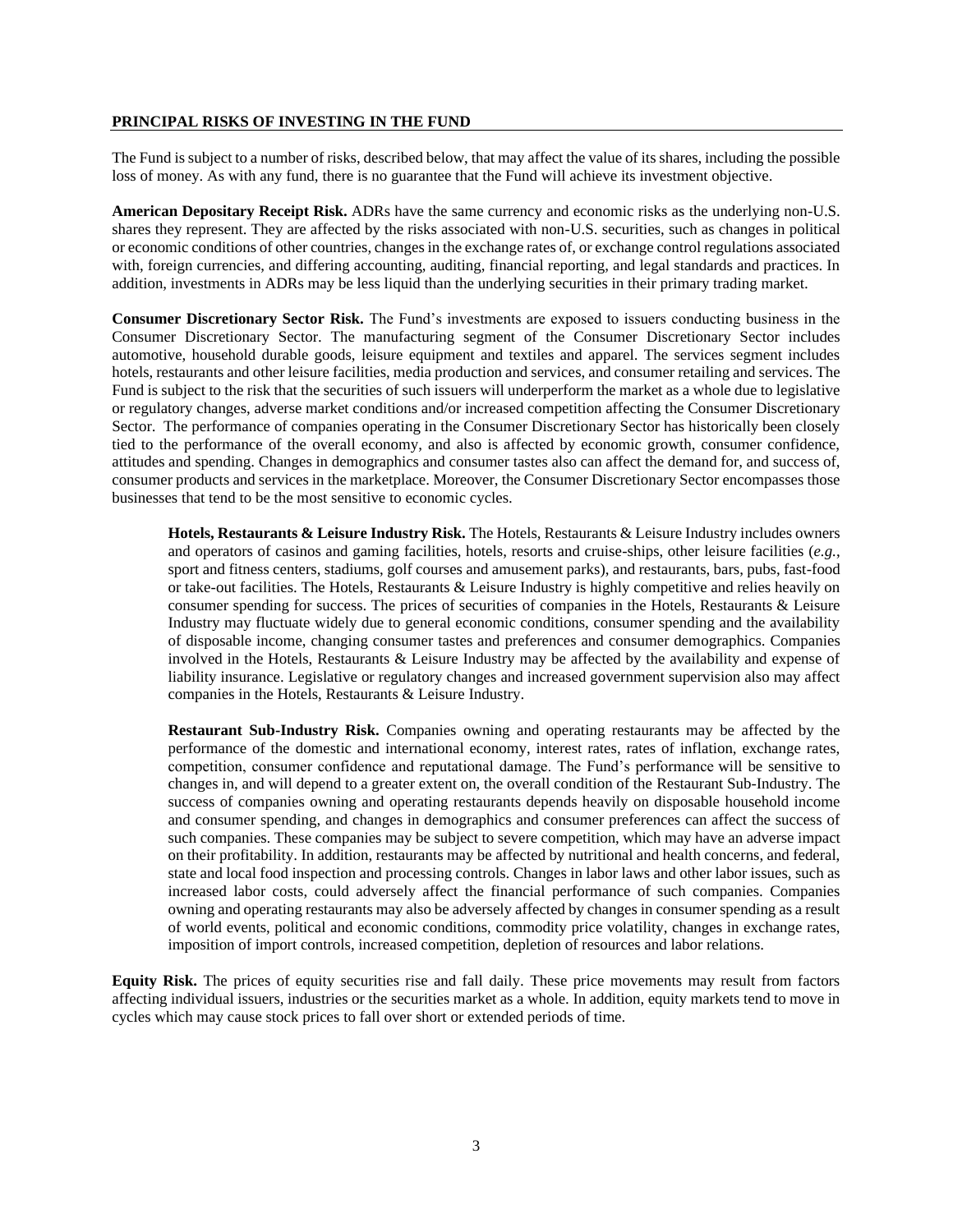**ETF Market Risk.** In stressed market conditions, the market for certain ETF shares may become less liquid in response to deteriorating liquidity in the markets for the ETF's underlying portfolio holdings. This adverse effect on liquidity for the ETF's shares in turn can lead to differences between the market price of the ETF's shares and the underlying value of those shares. In addition, there are a limited number of institutions that act as authorized participants. If these institutions exit the business or are, for any reason, unable to process creation and/or redemption orders with respect to the Fund, or purchase and sell securities in connection with creation and/or redemption orders, as applicable, and no other authorized participant steps forward to create or redeem, or purchase or sell securities, as applicable, Fund shares may trade at a premium or discount to their net asset value ("NAV") and possibly face operational issues such as trading halts and/or delisting. The absence of an active market in the Fund's shares could lead to a heightened risk of differences between the market price of the Fund's shares and the underlying value of those shares.

**Growth Investing Risk.** Growth stocks can be volatile for several reasons. Since those companies usually invest a high portion of earnings in their businesses, they may lack the dividends of value stocks that can cushion stock prices in a falling market. The prices of growth stocks are based largely on projections of the issuer's future earnings and revenues. If a company's earnings or revenues fall short of expectations, its stock price may fall dramatically.

**Large-Capitalization Risk.** Large-cap securities tend to go in and out of favor based on market and economic conditions. During a period when the demand for large-cap securities is less than for other types of investments small-cap securities, for instance — the Fund's performance could be reduced.

**Management Risk.** The Advisor continuously evaluates the Fund's holdings, purchases and sales with a view to achieving the Fund's investment objective. However, achievement of the stated investment objective cannot be guaranteed. The Advisor's judgment about the markets, the economy, or companies may not anticipate actual market movements, economic conditions or company performance, and these factors may affect the return on your investment.

**Market Risk.** Due to market conditions, the value of the Fund's investments may fluctuate significantly from day to day. Price fluctuations may be temporary or may last for extended periods. This volatility may cause the value of your investment in the Fund to decrease. Local, regional, or global events such as war, acts of terrorism, the spread of infectious illness or other public health issues, recessions, or other events could have a significant impact on the market generally and on specific securities. The market value of a security may also decline because of factors that affect a particular industry or industries, such as labor shortages or increased production costs and competitive conditions within an industry. Because of its link to the markets, an investment in the Fund may be more suitable for long-term investors who can bear the risk of short-term principal fluctuations, which at times may be significant.

**Mid-Capitalization Risk.** Mid-cap companies may be more volatile and more likely than large-cap companies to have limited product lines, markets, or financial resources, and to depend on a few key employees. Returns on investments in stocks of mid-cap companies could trail the returns on investments in stocks of large-cap companies or the equity market as a whole.

**Non-Diversification Risk.** As a non-diversified fund under the federal securities laws, the Fund may invest a greater percentage of its assets in a particular issuer and hold a smaller number of portfolio securities; therefore, the value of the Fund's shares may be more volatile than the value of shares of more diversified funds.

**Small-Capitalization Risk.** Security prices of small cap companies may be more volatile than those of larger companies and therefore the Fund's share price may be more volatile than those of funds that invest a larger percentage of their assets in securities issued by larger-cap companies. These risks are even greater for micro-cap companies.

**Trading Risk.** Shares of the Fund may trade above or below their NAV. The trading price of the Fund's shares may deviate significantly from their NAV during periods of market volatility and, in such instances, you may pay significantly more or receive significantly less than the underlying value of the Fund's shares. There can be no assurance that an active trading market for the Fund's shares will develop or be maintained. In addition, trading in shares of the Fund may be halted because of market conditions or for reasons that, in the view of the NYSE Arca, Inc. (the "Exchange"), make trading in shares inadvisable.